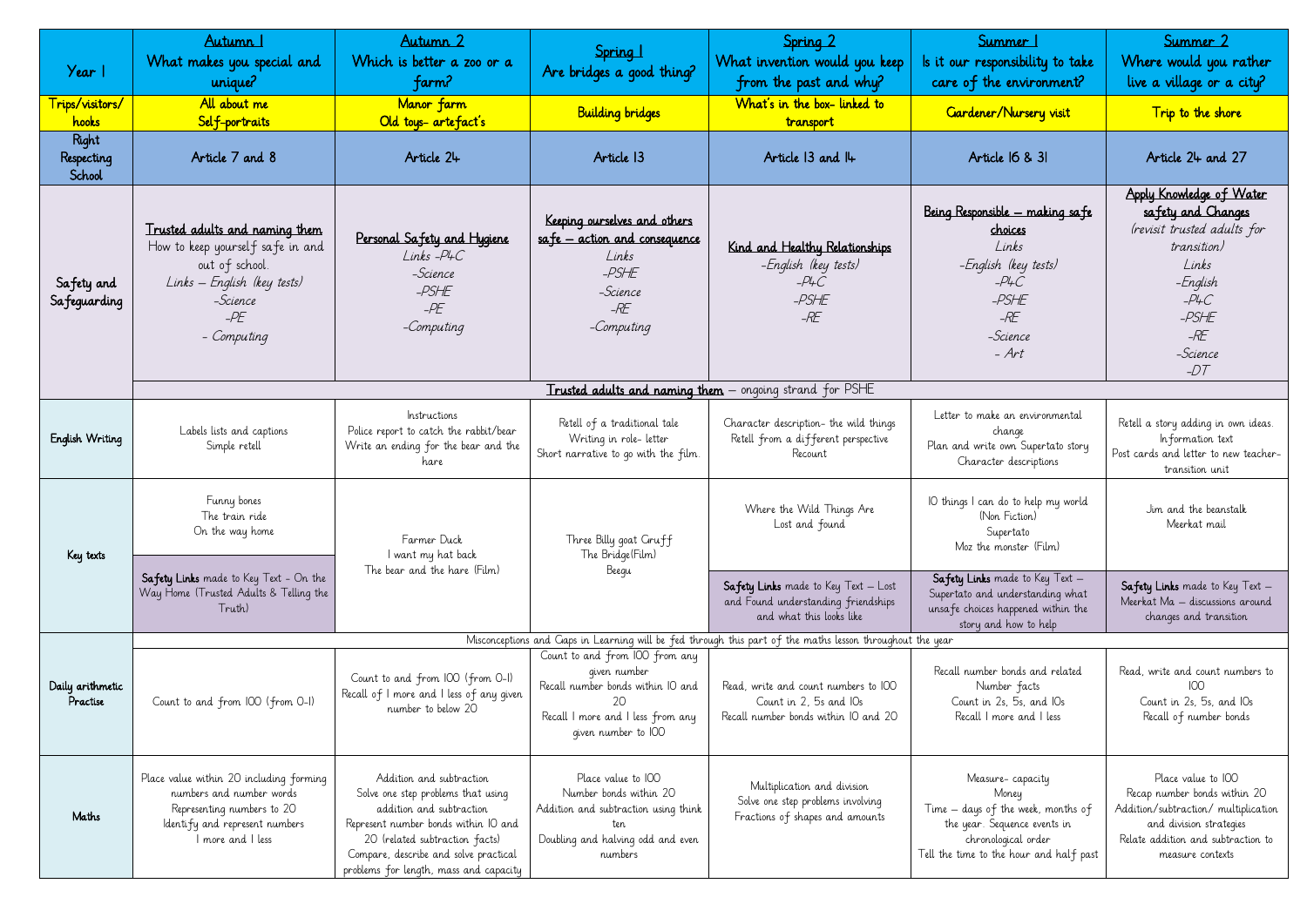|           |                                                                                            | Identify and name 2D and 3D shapes<br>Positional language (above, under, next<br>to, ordinal numbers)                                               |                                                                                                                                                  |                                                                                                          | Positional language (whole, half,<br>quarter and three quarter turns,<br>clockwise and anti-clockwise) |                                                                                |  |
|-----------|--------------------------------------------------------------------------------------------|-----------------------------------------------------------------------------------------------------------------------------------------------------|--------------------------------------------------------------------------------------------------------------------------------------------------|----------------------------------------------------------------------------------------------------------|--------------------------------------------------------------------------------------------------------|--------------------------------------------------------------------------------|--|
|           | Identify and name basic Human body<br>parts and name the senses                            | Animals- Name common animals<br>Identify and classify animals<br>Safety Links made to how to look after<br>animals safely and washing hands         | Everyday materials- naming<br>materials and some of the basic<br>properties<br>Safety Links made to safe and un-                                 | Everyday materials - experiments with<br>different materials                                             | Plants – name common plants and trees                                                                  | Plants- parts of plants and their<br>purpose                                   |  |
| Science   |                                                                                            | after handling and reasons why.                                                                                                                     | safe materials and what to do                                                                                                                    |                                                                                                          | Safety Links made to safe and unsafe<br>plants, rashes and stinging nettles                            | Safety Links made to safe and<br>unsafe plants, rashes and stinging<br>nettles |  |
|           | Safety Links made to naming body parts<br>and understanding privacy – NSPCC<br>Think PANTS | Out and about (poetry)<br>Longitudinal study throughout the year on seasons and weather changes-daily weather and season chart to be kept in class. |                                                                                                                                                  |                                                                                                          |                                                                                                        |                                                                                |  |
| Geography | School grounds                                                                             |                                                                                                                                                     | Local knowledge-locality of the<br>school and its surrounding area.-<br>draw simple maps - specific study on<br>bridges linking to Itchen bridge |                                                                                                          | Field work (Hiller Gardens)<br>Place knowledge- Nursery grounds-<br>compare to another setting         | Naming features of the<br>environment, roads, beach, village,<br>town          |  |
| History   | Person study-linked to class names                                                         | Toys past and present- handle<br>artefacts.                                                                                                         |                                                                                                                                                  | Old and new machines/ cars and other<br>transport. Ordering and sequencing and<br>understand chronology. |                                                                                                        |                                                                                |  |
| PE        | Football<br>(Invasion Game)<br>REAL PE CORE Personal<br>(Balance)                          | Basketball<br>(Invasion Game)<br>REAL PE GYM Social<br>(Dynamic Balance an agility)                                                                 | Hockey<br>(Invasion Game)<br>REAL PE GYM Cognitive<br>(Dynamic Balance on a line)                                                                | Netball<br>(Invasion Game)<br>REAL PE DANCE Creative<br>(Ball Skills)                                    | Tennis<br>(Net and Wall)<br>REAL PE CORE Physical                                                      | Athletics<br>(Multi Skills)<br>REAL PE CORE Health and Fitness                 |  |
|           | Safety Links made to - Raising our heart<br>rate when exercising health and fitness        | Safety Links made to - Understanding<br>the need for healthy competition and<br>dealing with emotions safely                                        |                                                                                                                                                  |                                                                                                          | (Sending and Receiving)                                                                                | (Agility)                                                                      |  |
| Computing | Logging on and off<br>E safety day                                                         | Uses for technology in everyday life                                                                                                                | Revisit E- safety<br>Coding                                                                                                                      | Searching and saving                                                                                     | Using digital programs - Paint/ word                                                                   | E-Safety<br>Coding                                                             |  |
|           | Safety Links made to E-Safety - Keeping<br>personal information Private E-safety<br>Pledge | Safety Links made to technology in and<br>out of the home - appropriate use                                                                         | Safety Links made to E-Safety                                                                                                                    |                                                                                                          |                                                                                                        | Safety Links made to E-Safety                                                  |  |
| PSHE/SMSC | Health Eating<br>Internet Safety linked to Computing                                       | Families and People who care for me<br>Bullying (as part of Anti-Bullying<br>Week)                                                                  | Being Safe                                                                                                                                       | Respect ful Relationships                                                                                | Healthy Lifestyles                                                                                     | Growing and Changing<br>Transition and Grief                                   |  |
|           | Safety Links made to Trusted Adults -<br>Identifying and Knowing                           | Safety Links made with sharing our<br>feelings and emotions with people we                                                                          |                                                                                                                                                  |                                                                                                          |                                                                                                        |                                                                                |  |